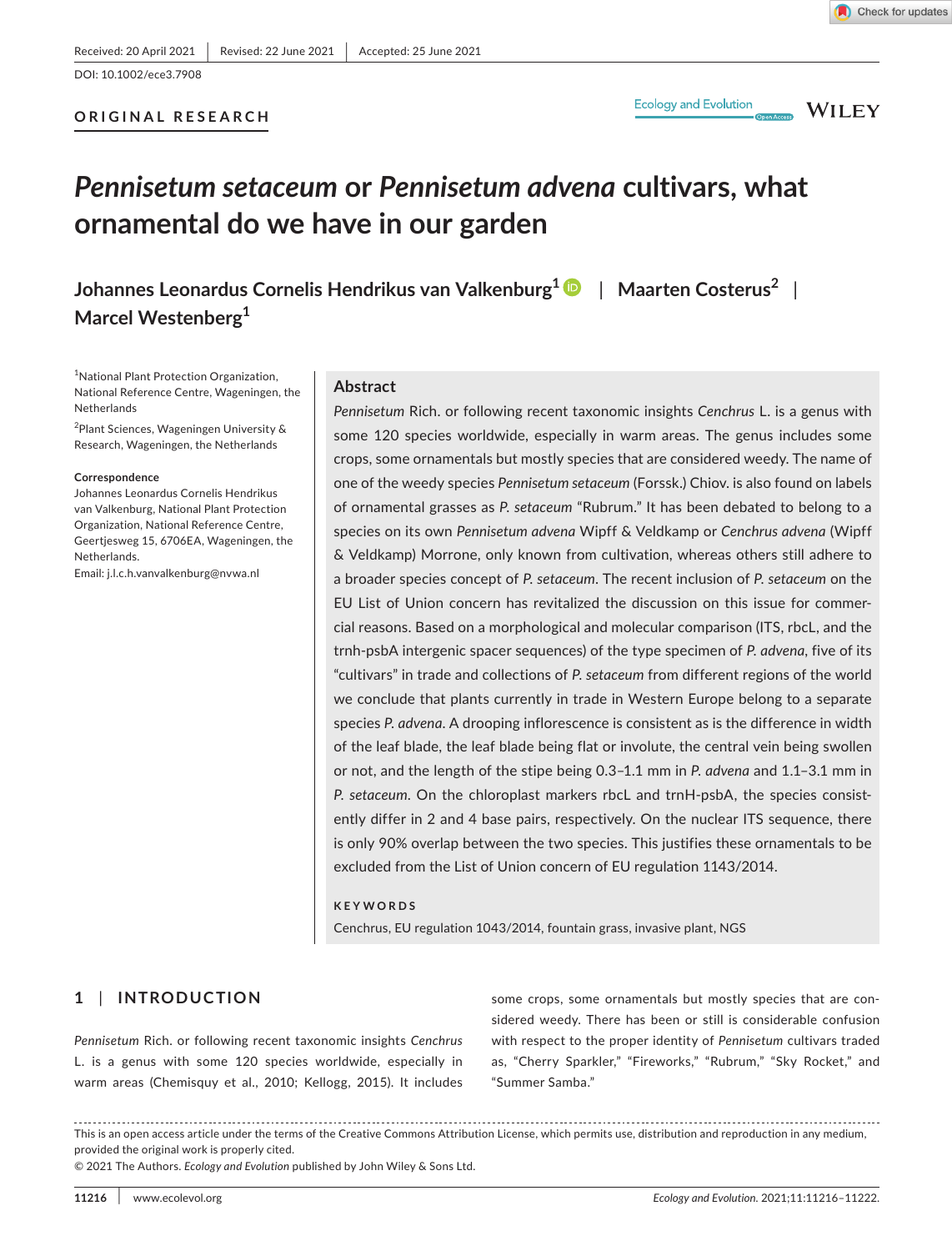It has been debated that these cultivars belong to a species of its own, *Pennisetum advena* Wipff and Veldkamp (1999) or *Cenchrus advena* (Wipff & Veldkamp, 1999) Morrone (Chemisquy et al., 2010; Veldkamp, 2014), only known from cultivation. However, others still adhere to a broader species concept of *Pennisetum setaceum* (Groom et al., 2017). Finally, there are those that interpret a discussion on relatedness as a proxy for a hybrid status (Meyer, 2012; Padhye et al., 2008). The recent inclusion of *P. setaceum* (Figure 1) on the List of Union concern of EU regulation 1143/2014 has revitalized the discussion on this issue for commercial reasons (see, e.g., the recommendation by Val'hor, 2017). Listing of a species on the List of Union concern implies that all its lower taxa or hybrids are potentially subject to the same rules and prohibitions, thus resulting in an effective ban on sale of these popular cultivars traded under the name of either *P. setaceum* or *P. advena* (Figure 2).

Provisional molecular results pointing to a distinction in the aforementioned cultivars (Anonymous, 2017) have resulted in these taxa being provisionally excluded from the ban, while a more detailed morphological and molecular study is conducted. Results of this study are presented here.



**FIGURE 1** *Pennisetum setaceum* as a weed in South Africa



**FIGURE 2** *Pennisetum advena* with characteristic drooping inflorescences in an urban garden (photographer Edu Boer)

#### **2** | **METHODS**

#### **2.1** | **Acquisitions of plants**

For a study of *Pennisetum* species and cultivars in trade in the Netherlands, a large number of living plants was acquired from commercial growers and garden centers and subsequently grown in a quarantine glasshouse (Costerus, 2018; Costerus & van Valkenburg, 2018). In addition, a total of 168 herbarium specimen from the National Herbarium at Leiden belonging to 10 *Pennisetum* species were consulted for descriptive purposes.

For the present detailed study, plants listed in Table 1 were used. Mother plants of the five major cultivars "Cherry Sparkler," "Fireworks," "Rubrum," "Sky Rocket," and "Summer Samba" were obtained from Henk de Jong (CNB Plants) (Valkenburg 3871, 3872, 3873, 3874, 3966). The type specimen of *P. advena* (Wipff 1723) and an African collection of *P. setaceum* (Mooney 9419) were consulted at Leiden (L, WAG). Naturalized *P. setaceum* plants were collected from the Canary Islands and in Catalonia, Spain (Simons 2006, Verloove 13345, 13647, 13650). Ornamental *P. setaceum* were collected in New Zealand (Valkenburg 3934) and cuttings of *P. advena* intercepted in a mislabeled commercial import from China (Valkenburg 4026).

### **2.2** | **Macromorphological approach**

Of all living material height of the plant including inflorescence was measured, color of the stem, width, length and color of leaves; color and length of inflorescence; length of spikelet; texture of axis of inflorescence; length of stipe; number of spikelets per fascicle; and color, length and presence of long hairs on bristles. For all herbarium specimens, macromorphological measurements were similar. All measurements are used to build an interactive image-driven key using LUCID software (Identic, Stafford Heights, Australia).

# **2.3** | **DNA extractions**

Genomic DNA was isolated from approximately 100 mg plant material with the DNeasy Plant Mini Kit (Qiagen, Venlo, the Netherlands) using the TissueLyser procedure and eluted with 50 μl prewarmed (65°C) AE buffer. DNA was stored at −20°C until use.

# **2.4** | **PCR amplification and Sanger sequencing**

PCRs for the chloroplast rbcL gene and trnH-psbA intergenic spacer and nuclear ITS (partial 18S, ITS1, 5.8S, ITS2, partial 28S) loci were performed in 25 μl reaction mixes containing 200 nmol/L of either primers rbcL-a F and rbcLa SI\_Rev, trnH2, and psbAF or ITS5 and ITS4 (Table 2), respectively, 1 x MyFiTM Mix (Bio-line, Taunton, USA) and 2 μl genomic DNA. The cycle conditions for rbcL and trnH-psbA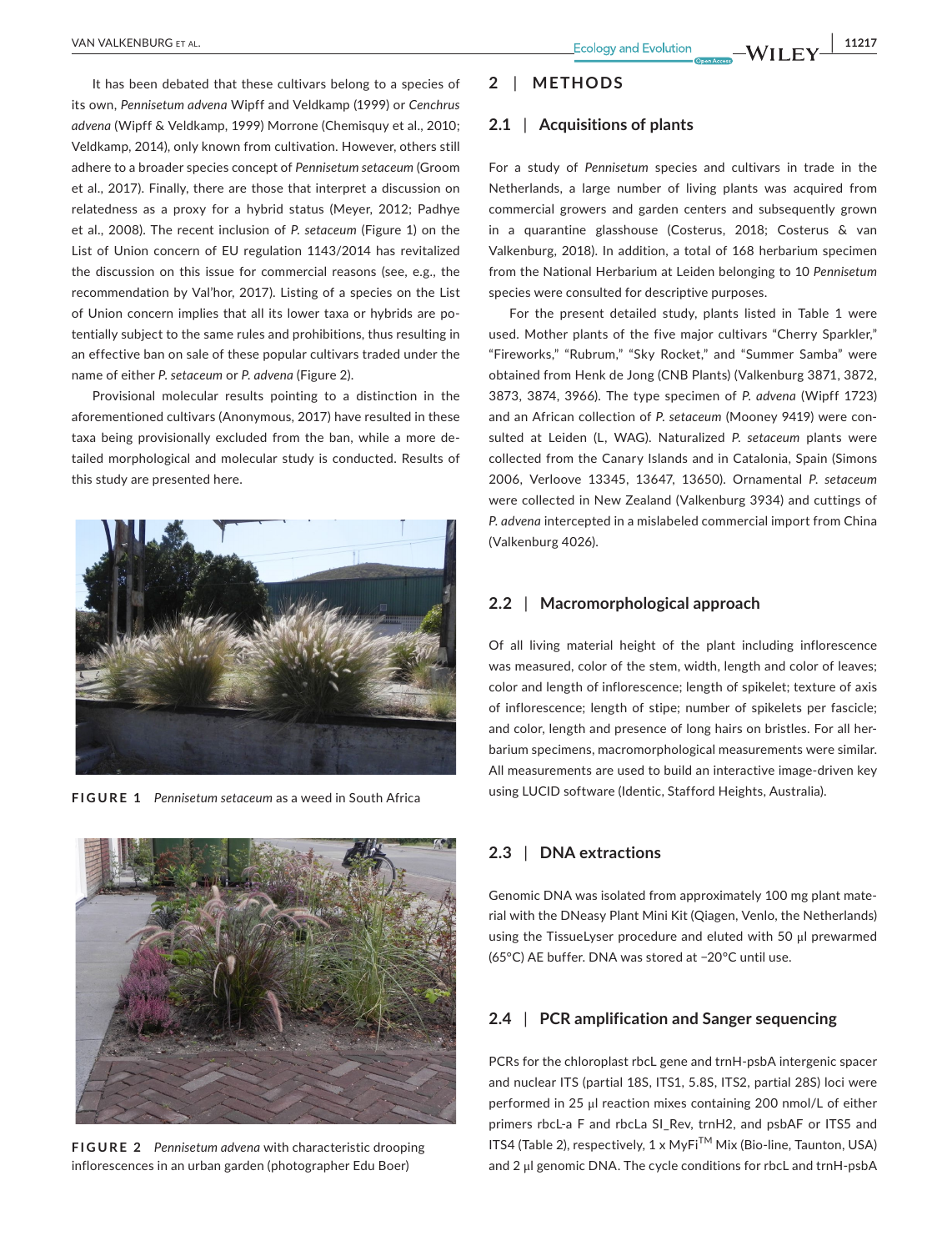**11218 WII FY** Ecology and Evolution **CONSIDER** CONSIDERED MANUAL EXPERIENCE ET AL.

| <b>Species</b>              | Collection no.    | Year | Country                |
|-----------------------------|-------------------|------|------------------------|
| P. advena                   | Valkenburg 4026   | 2019 | China                  |
| P. advena                   | <b>Wipff 1723</b> | 1990 | <b>USA</b>             |
| P. advena "Cherry Sparkler" | Valkenburg 3874   | 2017 | the Netherlands        |
| P. advena "Fireworks"       | Valkenburg 3873   | 2017 | the Netherlands        |
| P. advena "Rubrum"          | Valkenburg 3966   | 2018 | the Netherlands        |
| P. advena "Sky Rocket"      | Valkenburg 3872   | 2017 | the Netherlands        |
| P. advena "Summer Samba"    | Valkenburg 3871   | 2017 | the Netherlands        |
| P. setaceum                 | Mooney 9419       | 1962 | Eritrea                |
| P. setaceum                 | Simons 2006       | 2017 | Canary Islands (Spain) |
| P. setaceum                 | Valkenburg 3934   | 2018 | New Zealand            |
| P. setaceum                 | Verloove 13345    | 2018 | Spain                  |
| P. setaceum                 | Verloove 13647    | 2019 | Spain                  |
| P. setaceum                 | Verloove 13650    | 2019 | Spain                  |

**TABLE 1** *Pennisetum* specimen used in this study

#### **TABLE 2** Primers used in this study

| loci       | <b>Primer name</b> | <b>Primer sequence</b>        | Reference                |
|------------|--------------------|-------------------------------|--------------------------|
| rbcL       | rbcL-a F           | ATGTCACCACAAACAGAGACTAAAGC    | Kress & Erickson, (2007) |
|            | rbcLa SI Rev       | <b>GTAAAATCAAGTCCACCRCG</b>   | Kress et al. (2009)      |
| trnH-psbA  | trnH2              | CGCGCATGGTGGATTCACAATCC       | Tate, (2002)             |
|            | psbAF              | <b>GTTATGCATGAACGTAATGCTC</b> | Sang et al. (1997)       |
| <b>ITS</b> | ITS5               | GGAAGTAAAAGTCGTAACAAGG        | White et al. (1990)      |
|            | ITS4               | TCCTCCGCTTATTGATATGC          | White et al. (1990)      |

loci were as follows: 5 min at 95°C, followed by 5 cycles of 30 s at 94°C, 30 s at 45°C, 30 s at 72°C and 35 cycles of 30 s at 94°C, 30 s at 50°C, 30 s at 72°C and a final extension for 10 min at 72°C. The cycle condition for ITS locus was as follows: 5 min at 95°C, followed by 40 cycles of 30 s at 94°C, 30 s at 52°C, 100 s at 72°C, and a final extension for 10 min at 72°C.

PCR products were purified using the QIAquick PCR Purification Kit (Qiagen, Venlo, the Netherlands) preceding bidirectional cycle sequencing with the BigDye Terminator v1.1 Cycle Sequencing Kit (Thermo Fisher Scientific, Bleiswijk, the Netherlands) using amplification primers as sequencing primers in separate reactions according to the manufacturer's instructions. Cycle sequence products were purified with the DyeEx 2.0 Spin Kit (Qiagen, Venlo, the Netherlands) and sequenced using a 3500 Genetic Analyzer (Thermo Fisher Scientific, Bleiswijk, the Netherlands). Consensus sequences were generated from an assembly with trace files from both Sanger sequencing runs in Geneious R10 (Biomatters Auckland, New Zealand). Amplification primer sequences were trimmed in the assembly, and when needed, additional trimming was performed to obtain high-quality (PHRED >30) consensus sequences.

### **2.5** | **Illumina sequencing**

Genomic DNA was Illumina sequenced (PE150) with the NextSeq 500 V2 platform with minimal 2 Gb output per sample. The NEBNext<sup>®</sup>

Ultra DNA Library Prep Kit for Illumina (New England Biolabs, Ipswich, USA) was used to process the samples. Fragmentation of the DNA using the Bioruptor Pico (Diagenode, Liège, Belgium), ligation of sequencing adapters, and PCR amplification of the resulting product were performed according to the procedure described in the NEBNext Ultra DNA Library Prep Kit for Illumina Instruction Manual. Reads were reference assemble to the rbcL, trnH-psbA spacer, and ITS sequences of a *Pennisetum orientale* specimen (NPPO-NL 6148331) using CLC genomic workbench v10 (Qiagen) with default settings. Variants were detected by using the Basic Variant Detection tool in CLC genomic workbench v10 with default settings.

#### **3** | **RESULTS**

# **3.1** | **Macromorphological differences observed**

The analysis of all living material and the herbarium collections of the wild samples and cultivars belonging to the 10 species can be found in Costerus (2018) and Costerus and van Valkenburg (2018). It has been reworked to an interactive image-driven identification key using LUCID software and can be found at [https://keys.lucidcentr](https://keys.lucidcentral.org/keys/v3/pennisetum/en/index.html) [al.org/keys/v3/pennisetum/en/index.html](https://keys.lucidcentral.org/keys/v3/pennisetum/en/index.html).

For this paper, we focus on the distinguishing characters between *P. advena* and *P. setaceum*.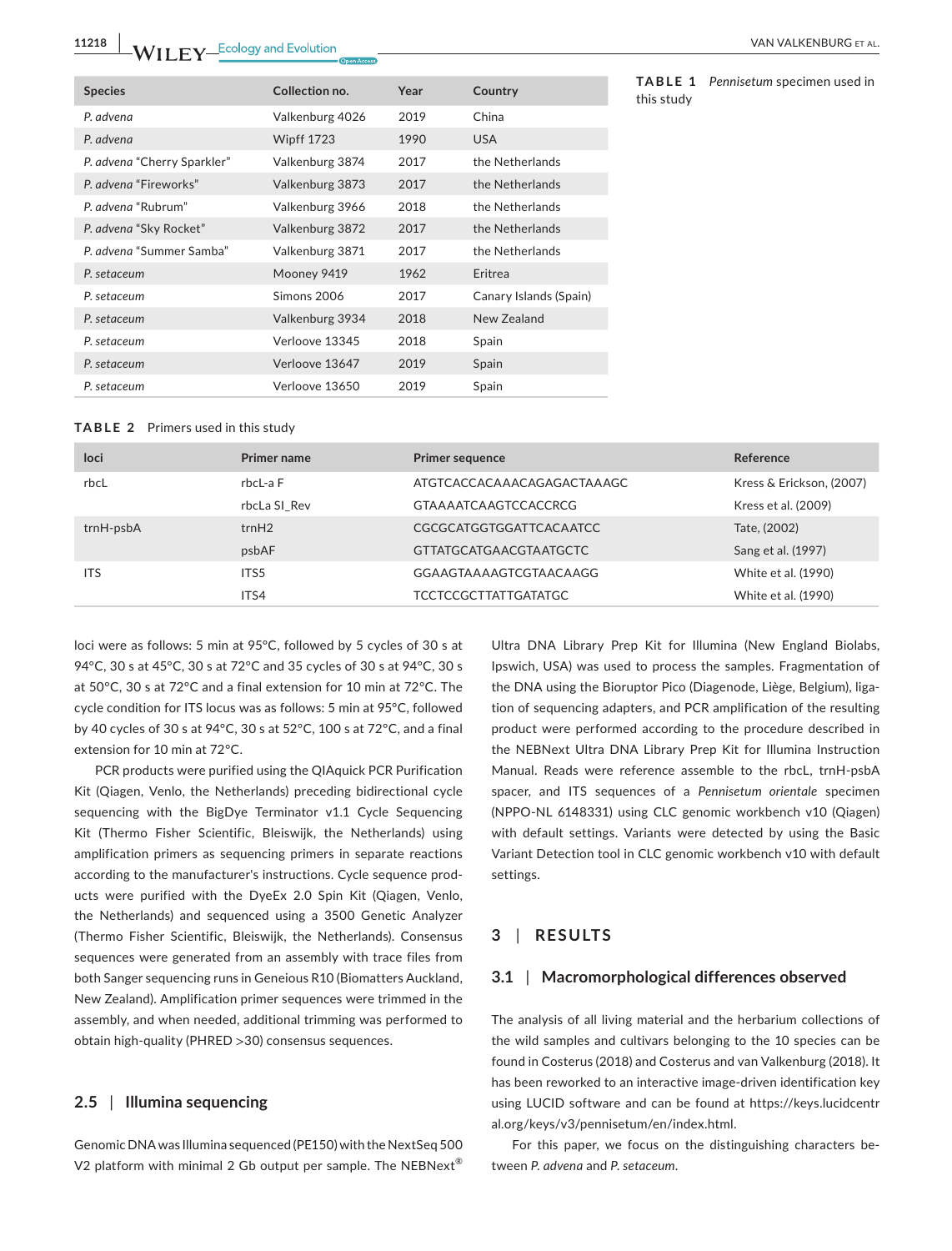(Valkenburg 3873), "Rubrum" (Valkenburg 3966), "Sky Rocket" (Valkenburg 3872), and "Summer Samba" (Valkenburg 3871), *P. setaceum* culta in New Zealand (Valkenburg 3934) and values for Distinguishing macromorphological characters of the type specimen of *Pennisetum advena* (J.K. Wipff 1723 L), the five cultivars "Cherry Sparkler" (Valkenburg 3874), "Fireworks" (Valkenburg 3873), "Rubrum" (Valkenburg 3966), "Sky Rocket" (Valkenburg 3872), and "Summer Samba" (Valkenburg 3871), P. setaceum culta in New Zealand (Valkenburg 3934) and values for Distinguishing macromorphological characters of the type specimen of Pennisetum advend (J.K. Wipff 1723 L), the five cultivars "Cherry Sparkler" (Valkenburg 3874), "Fireworks" both species in Veldkamp (2014) both species in Veldkamp (2014) **TABLE 3**  TABLE 3

|                                | P. advena                 | Cherry Sparkler      | Fireworks            | Rubrum             | Sky Rocket         | Summer Samba         | P. setaceum        |                         |                           |
|--------------------------------|---------------------------|----------------------|----------------------|--------------------|--------------------|----------------------|--------------------|-------------------------|---------------------------|
|                                | Wipff<br>1723             | Valkenburg 3874      | Valkenburg 3873      | Valkenburg<br>3966 | Valkenburg<br>3872 | Valkenburg 3871      | Valkenburg<br>3934 | (Veldkamp)<br>P. advena | (Veldkamp)<br>P. setaceum |
| Leaf width (mm)                | $7 - 9$                   | $4 - 6.5$            | $3 - 8.5$            | $2 - 4$            | $3 - 5.5$          | $4 - 6$              | $1 - 2$            | $6 - 11$                | $1 - 3.7$                 |
| Leaf length (cm)               | 50                        | $36 - 42$            | $28 - 49$            | $20 - 46$          | $20 - 41$          | $31 - 44$            | $15 - 27$          | $22 - 52$               | $30 - 100$                |
| Leaf color                     | purple<br>Green,          | Green, purple, white | Green, purple, white | Green, purple      | Green,<br>white    | Green, purple, white | Green              | Green, purple,          | Green                     |
| Length of inflorescence (cm)   | $21 - 27$                 | 21                   | $16 - 23$            | $15 - 22$          | $17 - 18$          | $18 - 22$            | 17                 | $22 - 32$               | $10 - 26$                 |
| Length of fascicle (mm)        | $5.2 - 5.8$               | $4 - 5$              | $4 - 6$              | $3 - 5$            | $4 - 6.5$          | $4 - 5$              | $5.5 - 6.2$        | $5.2 - 6.5$             | $4.7 - 6.8$               |
| Length of stipe (mm)           | $0.44 - 0.82$ $0.6 - 0.9$ |                      | $0.3 - 0.6$          | $0.4 - 0.5$        | $0.7 - 1.0$        | $0.4 - 0.5$          | $1.7 - 1.8$        | $0.5 - 1.1$             | $1 - 3$                   |
| Length of longest bristle (mm) | $30 - 37$                 | $23 - 32$            | $22 - 29$            | $25 - 33$          | $22 - 34$          | $25 - 33$            | $28 - 32$          | $21 - 33.5$             | $28 - 32$                 |
|                                |                           |                      |                      |                    |                    |                      |                    |                         |                           |

Most obvious morphological characters when judging its orna mental value are the culm of *P. setaceum* being rarely branched as opposed to *P. advena* and the inflorescence of the latter being flexu ous and drooping as opposed to rigid in *P. setaceum*. Both characters are added to the attractiveness of the species. Leaf characters in addition to the color of *P. setaceum* never being purplish are the con sistently larger width and flatness of the blade in *P. advena* as well as the more prominent thickened central vein and involute leaf in *P. setaceum*. These character differences also apply to the ornamen tal *P. setaceum* collected in New Zealand. More detailed measure ments on the inflorescence and leaves of *P. setaceum*. *P. advena* and cultivars are given in Table 3 with the values as published for both species (Veldkamp, 2014) for comparison.

#### **3.2**  | **Sequence analysis**

The results of the sequence analysis for the chloroplast rbcL gene and trnH-psbA intergenic spacer as well as for the nuclear ITS (partial 18S, ITS1, 5.8S, ITS2, partial 28S) sequence are summa rized in Table 4. Based on the rbcL and trnH-psbA sequences, *P. advena* and *P. setaceum* can be distinguished from each other. For rbcL, there are two nucleotide (nt) differences, and for trnHpsbA region, there are four nt differences between *P. advena* and *P. setaceum*. All five cultivars could be matched to the type specimen of *P. advena*. Interestingly, the trnH-psbA region of *P. setaceum* sample "Simons 2006" could not be bidirectionally se quenced by Sanger technology. Illumina sequence data revealed that this problem was caused by the presence of two different variants with a single indel. Each of these variants was present in equal amounts.

Sanger sequencing of the ITS region revealed the presence of SNPs in both *P. advena* ( $n = 3$ ) and *P. setaceum* ( $n = 2$ ) specimens. Illumina sequencing revealed that in each of the specimens, two variants of the ITS sequence were present. For *P. advena,* the ratio between these two variants was for each specimen approximately 55% for variant aI and 45% for variant aII. For *P. setaceum* sample "Simons 2006," the ratio between variants sI and sII was approxi mately 70% and 30%, while for *P. setaceum* sample "Mooney 9419," this was the other way around (30% sI and 70% sII). Nevertheless, *P. advena* and *P. setaceum* could be distinguished based on their ITS sequences as they are only 90% identical. The cultivars "Fireworks," "Rubrum," and "Summer Samba" contained both variants I and II of the *P. advena* ITS sequences. Based on all three loci (rbcL, trnHpsbA, and ITS), these three cultivars could therefore be matched to *P. advena* .

The ITS sequences of the cultivars "Cherry Sparkler" and "Sky Rocket" could not be obtained by Sanger sequencing. Illumina se quencing of these cultivars revealed that both cultivars contained ITS variants I and II of *P. advena* (aI and aII) and variant I of *P. seta ceum* (sI). For "Cherry Sparkler," the ratio between the different vari ants was approx. 45% (aI), 15% (aII), and 40% (sI) and for "Sky Rocket" 20% (aI), 50% (aII), and 30% (sI).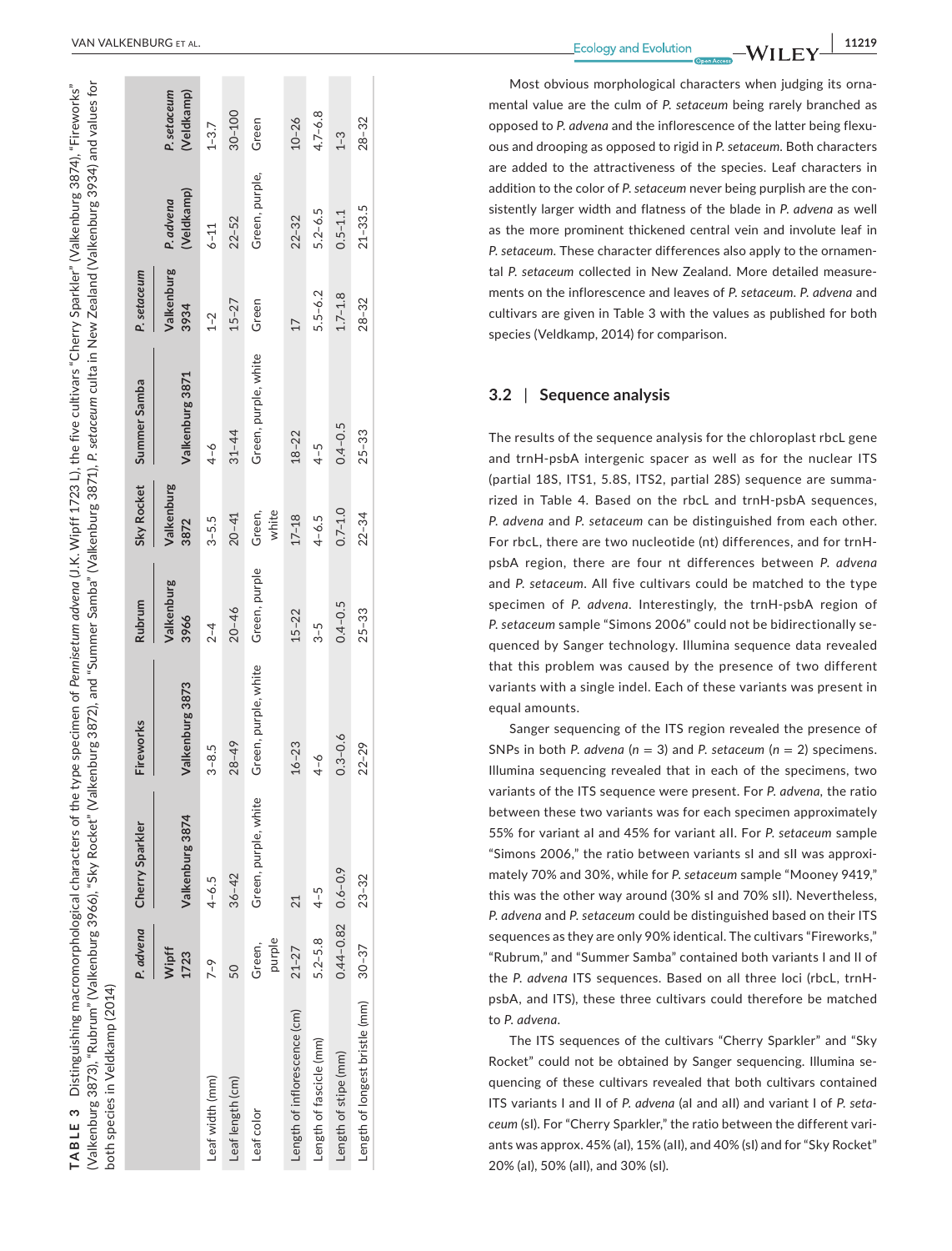| <b>Species</b>    | collection no.    | Sequencing   | rbcL           | trnH-psbA     | <b>ITS</b>                |
|-------------------|-------------------|--------------|----------------|---------------|---------------------------|
| P. advena         | Valkenburg 4026   | $S^1$        | a <sup>3</sup> | a             | $al^7$ . all <sup>8</sup> |
| P. advena         | <b>Wipff 1723</b> | $S, I^2$     | a              | a             | al, all                   |
| "Cherry Sparkler" | Valkenburg 3874   | S, I         | a              | a             | al, all, sl               |
| "Fireworks"       | Valkenburg 3873   | S, I         | a              | a             | al, all                   |
| "Rubrum"          | Valkenburg 3966   | S, I         | a              | a             | al, all                   |
| "Sky Rocket"      | Valkenburg 3872   | S, I         | a              | a             | al, all, sl               |
| "Summer Samba"    | Valkenburg 3871   | S, I         | a              | a             | al, all                   |
| P. setaceum       | Mooney 9419       | $\mathsf{l}$ | $s^4$          | S             | sl, sll                   |
| P. setaceum       | Simons 2006       | S, I         | S              | $sl5$ . $sl6$ | sl, sll                   |
| P. setaceum       | Valkenburg 3934   | S            | S              | S             | sl, sll                   |
| P. setaceum       | Verloove 13345    | S            | S              | S             | sl, sll                   |
| P. setaceum       | Verloove 13647    | S            | S              | $\mathsf{S}$  | sl, sll                   |
| P. setaceum       | Verloove 13650    | S            | S              | s             | sl, sll                   |

**TABLE 4** Sequencing results of the rbcL, trnh-psbA, and ITS loci for the *Pennisetum* specimen

 $1<sup>1</sup>S$  = Sanger sequencing.

 $2I =$  Illumina sequencing.

3 a = *Pennisetum advena* sequence.

4 s = *Pennisetum setaceum* sequence.

5 sI = *Pennisetum setaceum* variant I sequence.

6 sI = *Pennisetum setaceum* variant II sequence.

7 aI = *Pennisetum advena* variant I sequence.

8 aII = *Pennisetum advena* variant II sequence.

# **4** | **DISCUSSION**

From a scientific point of view, the above-mentioned *Pennisetum advena* and *P. setaceum* should be addressed as *Cenchrus* species, following recent molecular and phylogenetic studies on the genera *Cenchrus* and *Pennisetum* (Chemisquy et al., 2010; Donadio et al., 2009). Numerous publications have already made the new necessary combinations for the American (Chemisquy et al., 2010), European (Verloove, 2012; Verloove et al., 2014), Southeast Asian (Veldkamp, 2014), Australian (Symon, 2010), and Pacific species (Tornabene & Wagner, 2013). However, as the ornamental plant trade is rather conservative, we have retained the old *Pennisetum* names for *P. advena* and *P. setaceum* and the other common ornamentals *P. orientale* and especially *P. alopecuroides* both represented by numerous cultivars in trade. Likewise, the name *Pennisetum* has been retained on the EU List of Union concern based on the risk assessment by Danas and Verloove (2015).

Although the exact origin of the ornamental plants commonly referred as *P. setaceum* "Rubrum" is unclear, apart from it being Old World, its introduction in the United States in 1916 is well documented as well as the quest for a valid name for the species. For an elaborate discussion, see Wipff and Veldkamp (1999).

Confusion on hybrid status goes back to Padhye et al. (2008) who somehow misinterpreted the Wipff and Veldkamp (1999) discussion on the origins of *P*. *advena*. This misinterpretation was later repeated by Meyer (2012) and has been adopted by numerous people who apparently failed to verify this in the original publication by Wipff and Veldkamp (1999). This view has been expressed already by Melanie

Schori from USDA (pers. comm. 2017) in response to questions raised by European umbrella organizations of plant growers to the Community Plant Variety Office, following listing of *P. setaceum* on the List of Union concern.

Descriptions of some of the patented cultivars such as "Fireworks," "Cherry Sparkler," and "Sky Rocket" can be found online as it applies to the United States. Within a European context, as a different legislation applies reference can be made to the website of the Community Plant Variety Office ([https://cpvoextranet.cpvo.](https://cpvoextranet.cpvo.europa.eu/mypvr/#!/en/publicsearch) [europa.eu/mypvr/#!/en/publicsearch](https://cpvoextranet.cpvo.europa.eu/mypvr/#!/en/publicsearch)). Descriptive aspects and a comprehensive bibliography of relevant cultivars are already dealt with in the recommendation for *Pennisetum* by Val'Hor (2017) and by Costerus (2018).

Distinguishing morphological characters for *P. advena* have been elaborately discussed by Wipff and Veldkamp (1999). Some refinements resulting from our study can be added. Branching in aerial nodes does sometimes occur in *P. setaceum* as observed in cultivated plant in New Zealand (Valkenburg 3934) and wild plants in Ethiopia (P.C.M. Jansen 3946). Drooping inflorescence is consistent as is the difference in width of the leaf blade, the leaf blade being flat or involute, the central vein being swollen or not, and the length of the stipe being 0.3–1.1 mm in *P. advena* and 1.1–3.1 mm in *P. setaceum*.

From an European perspective, a difference in potential risk of invasiveness of *P. advena* compared with *P. setaceum* would be a major criterion to justify it not to be regulated. Simpson and Bashaw (1969) showed that *P. advena* (purple *P. setaceum*) rarely sets seed under field conditions and does not behave as an apomictic species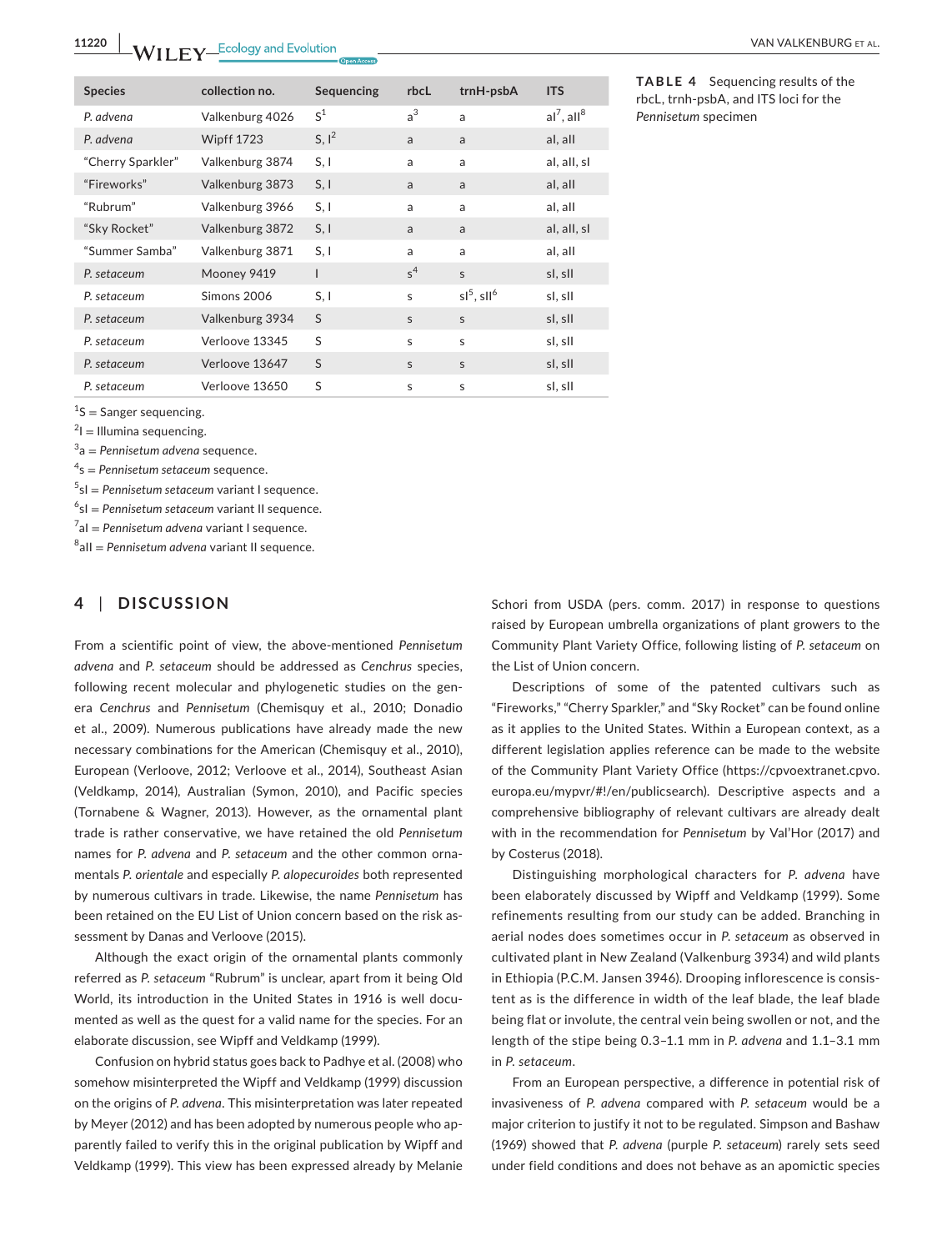nor is the plant capable of selfing as opposed to *P. setaceum*. Chilling injury studies point to hardiness issues for *P. advena* when temperatures drop below 5°C for 2 weeks (Padhye et al., 2008). In addition, there are no records of invasive behavior of "purple" *P. setaceum*.

Sequences from the chloroplast loci rbcL and trH-psbA as well as the nuclear loci ITS showed enough resolution to distinguish *P. advena* from *P. setaceum*. However, Blast searches in the NCBI GenBank with the rbcL and trnH-psbA sequences revealed very high identities (up to 100%) with other *Pennisetum*, *Cenchrus,* and *Setaria* species, which makes identification based on these two loci alone difficult. Furthermore, GenBank contains a few accessions for *P. setaceum* (or *Cenchrus setaceus*), but none for *P. advena*. In addition, the rbcL and trnH-psbA sequences (GenBank acc. [GU135184](info:refseq/GU135184) and [GU135350](info:refseq/GU135350)) for the *Cenchrus setaceus* voucher J.R. Abbott 24732 (FLAS) are identical to the rbcl and trnH-psbA sequences of *P*. *advena* from this study, suggesting a misidentification.

To obtain more resolution for molecular identification, the sequence of the nuclear ITS locus was used. Interestingly, both *P. advena* and *P. setaceum* each contained two variants of the ITS sequences with 2 and 3 SNP, respectively. Most likely these variants are caused by their polyploid nature, as *P. setaceum* for instance is known to be hexaploid (Martel et al., 2004), although plants in general may contain multiple copies of ITS (Feliner & Rosselló, 2007). The ratio between the two variants was not the same in each of the specimens, but this could be caused by a sequence artifact or an uneven distribution of the variants among the different chromosome copies.

Using the ITS sequence as a proxy for species hybridization has been successfully used for the identification of *Impatiens* hybrids (van Valkenburg et al., 2019). The cultivars "Cherry Sparkler" and "Sky Rocket" contained the ITS sequences from both *P. advena* and *P. setaceum*, suggesting that these specimens have a hybrid status. Interesting, they contain both *P. advena* ITS variants, but only one of the *P. setaceum* variants. This points to a hybrid origin, with *P. advena* being the seed plant.

# **5** | **CONCLUSION**

Based on molecular and morphological characters, both species can be clearly separated and the popular ornamentals in trade in Europe belong to *P. advena*. This justifies these ornamentals to be excluded from the List of Union concern of EU regulation 1143/2014.

# **ACKNOWLEDGMENT**

The authors thank Rob Tanner for critically reading the manuscript.

#### **CONFLICT OF INTEREST**

The authors have no conflict of interest to report.

# **AUTHOR CONTRIBUTIONS**

**Johannes Leonardus Cornelis Hendrikus van Valkenburg:** Conceptualization (lead); Data curation (equal); Formal analysis (supporting); Investigation (equal); Supervision (lead); Writing-original draft (equal); Writing-review & editing (equal). **Maarten Costerus:** Conceptualization (equal); Data curation (equal); Formal analysis (lead); Writing-original draft (equal); Writing-review & editing (equal). **Marcel Westenberg:** Data curation (equal); Formal analysis (equal); Writing-original draft (equal); Writing-review & editing (equal).

#### **DATA AVAILABILITY STATEMENT**

DNA sequences: ITS, rbcL, and the trnh-psbA intergenic spacer sequences were deposited in NCBI GenBank under the following accession numbers: [MW177954-](info:refseq/MW177954)[MW178003](info:refseq/MW178003). Sequences will also be made available at<https://qbank.eppo.int/plants/>. Herbarium vouchers are available at BR, L, WAG, WAG-PD, and online at [https://](https://www.q-bankplants.eu/) [www.q-bankplants.eu/.](https://www.q-bankplants.eu/)

#### **ORCID**

*Johannes Leonardus Cornelis Hendrikus van Valkenbur[g](https://orcid.org/0000-0001-7281-7819)* [https://](https://orcid.org/0000-0001-7281-7819) [orcid.org/0000-0001-7281-7819](https://orcid.org/0000-0001-7281-7819)

#### **REFERENCES**

- Anonymous, (2017). *Are ornamental grasses in trade labelled as* Pennisetum setaceum *or* Pennisetum advena *different from Pennisetum setaceum as listed on the List of Invasive Species of Union concern belonging to EU regulation 1143/2014?* Report submitted to the European Commission on November 16 2017 on behalf of the Dutch Ministry of Agriculture, Nature and Food Quality.
- Chemisquy, M. A., Giussani, L. M., Scataglini, M. A., Kellogg, E. A., & Morrone, O. (2010). Phylogenetic studies favour the unification of Pennisetum, Cenchrus and Odontelytrum (Poaceae): A combined nuclear, plastid and morphological analysis, and nomenclatural combinations in Cenchrus. *Annals of Botany*, *106*(1), 107–130. [https://doi.](https://doi.org/10.1093/aob/mcq090) [org/10.1093/aob/mcq090](https://doi.org/10.1093/aob/mcq090)
- Costerus, M. (2018). *Morfologische en moleculaire karakterisering van Pennisetum soorten en cultivars. Stage verslag*. Wageningen University and research Centre. 84 pp. + appendices [in Dutch].
- Costerus, M. E., & van Valkenburg, J. L. C. H. (2018). Pennisetum Het handelssortiment ontrafeld. *Dendroflora*, *58*, 44–67. [https://libra](https://library.wur.nl/WebQuery/gkz-dendroflora/855480) [ry.wur.nl/WebQuery/gkz-dendroflora/855480](https://library.wur.nl/WebQuery/gkz-dendroflora/855480)
- Danas, E., & Verloove, F. (2015). *EU non-native organism risk assessment scheme,* Pennisetum setaceum *(Forssk.) Chiov*. [https://circabc.europa.](https://circabc.europa.eu/sd/a/6309ab79-275c-43fe-b615-17438b68657e/Pennisetum setaceum RA.pdf) [eu/sd/a/6309ab79-275c-43fe-b615-17438b68657e/Pennisetum](https://circabc.europa.eu/sd/a/6309ab79-275c-43fe-b615-17438b68657e/Pennisetum setaceum RA.pdf) [%20setaceum%20RA.pdf](https://circabc.europa.eu/sd/a/6309ab79-275c-43fe-b615-17438b68657e/Pennisetum setaceum RA.pdf)
- Donadío, S., Giussani, L. M., Kellogg, E. A., Zuolaga, F. O., & Morrone, O. (2009). A preliminary molecular phylogeny of Pennisetum and Cenchrus (Poaceae-Paniceae) based on the trnL-F, rpl16 chloroplast markers. *Taxon*, *58*(2), 392–404.
- Feliner, G. N., & Rosselló, J. A. (2007). Better the devil you know? Guidelines for insightful utilization of nrDNA ITS in species-level evolutionary studies in plants. *Molecular Phylogenetics and Evolution*, *44*(2), 911–919.<https://doi.org/10.1016/j.ympev.2007.01.013>
- Groom, Q., Hoste, I., & Verloove, F. (2017). *Pennisetum setaceum (Forssk.) Chiov*. Report, 5 pp.
- Kellogg, E. A. (2015). *The Families and Genera of Vascular Plants. Vol. XIII. Flowering Plants. Monocots. Poaceae* edited by K. Kubitzki. Xv+416 pp. Springer. ISBN 978-3-319-15332-2.
- Kress, W. J., & Erickson, D. L. (2007). A two-locus global DNA barcode for land plants: The coding rbcL gene complements the non-coding trnH-psbA spacer region. *PLoS One*, *2*(6), e508.
- Kress, W. J., Erickson, D. L., Jones, F. A., Swenson, N. G., Perez, R., Sanjur, O., & Bermingham, E. (2009). Plant DNA barcodes and a community